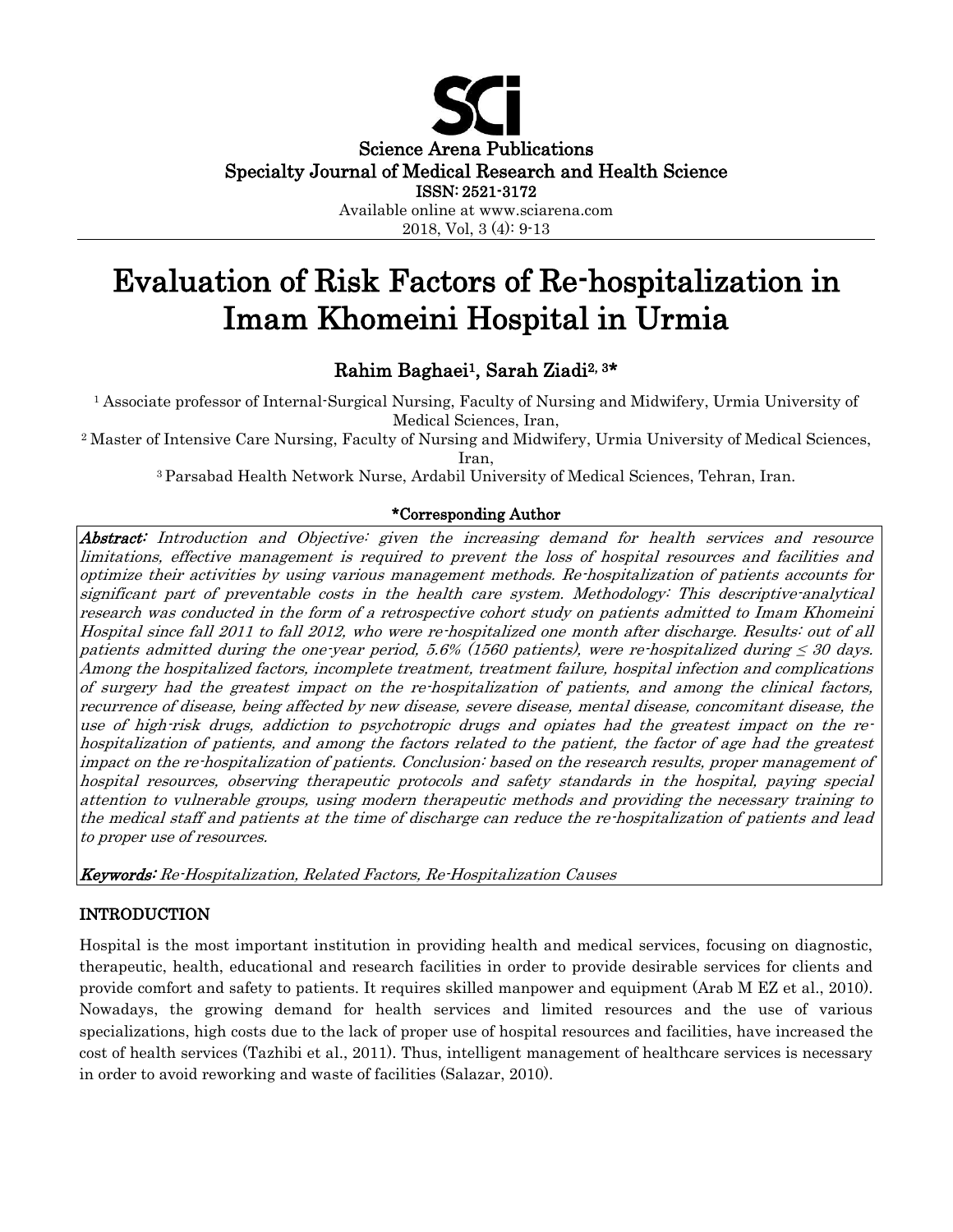Examining the status of the hospitals in Iran shows that most of them face with increased demand, patient congestion, patients' re-hospitalization, and dissatisfaction of most respondents with quality of service (Tazhibi et al., 2011). Re-hospitalization, which means hospitalization in the same therapeutic institution with the same diagnosis over a given period (Farshidi, 2004), accounts for a significant part of preventable costs (Jeff et al., 2003). Re-hospitalizations in non-treatment cases, which are in fact the correct form of readmission, is a kind of waste of facilities because it is expected that patients to receive all necessary services for treatment at the first admission and discharge with full health (Jeff et al., 2003). However, rehospitalization, in addition to being a major source of stress for the patient and his family, leads to gap between patients and caregivers, imposes high cost for the healthcare system and patients, and make patients more susceptible to complications caused by hospitalization. Thus, as re-hospitalization of patients may represent a group of quality-related weaknesses in hospitals, the rate of re-hospitalization has been considered as an indicator of the quality of hospital care in recent years (Lin, 2007). Re-hospitalization is a growing global problem and, and despite three decades of study and intervention, this issue has now become a public health and social problem. (Farshidi, 2004). Examining the reasons for re-admission of patients to hospitals is one of the most important issues of real use of hospital beds and the real use of hospital facilities (Khoshkalam, Zare Fazlollahi, 2007).

Given the negative economic, cultural, social and human negative effects of re-hospitalization of patients on government, society and families, the present study was conducted with the aim of identifying the risk factors for re-hospitalization of patients in Imam Khomeini Hospital in Urmia. We hope that the results of this study to provide guides for managers and staff of health care systems to resolve the problems of re-hospitalization of patients and improve the quality of health services.

# Methodology

This descriptive-analytical research was conducted in the form of a retrospective cohort study on patients admitted to Imam Khomeini Hospital since fall 2011 to fall 2012, who had re-admission or re-hospitalization one month after discharge. The objective of this study was to determine the risk factors for re-hospitalization of these patients, including patient-related factors, hospital-related factors and clinical factors. This research population included all patients who had at least one history of hospitalization at Imam Khomeini Hospital between 2011.7.30 and 2012.7.30. This period is 30 days after the completion of the study so that the rehospitalization of patients admitted at the end of the study to be calculated correctly.

Our research was conducted in two stages. First, we referred to the medical records unit of Imam Khomeini Hospital and studied all patients hospitalized during one year in terms of hospitalization descriptively. After calculating the frequency, in the second stage, in a cohort and retrospective study, we examined a total sample of 800 subjects in two groups (n=400 for re-hospitalized group and n=400 for non-hospitalized group). Exclusion criteria for both groups included"1- Patients hospitalized in different hospitals, 2- Patients who died or admitted to other treatment centers. 3- Patients who had incomplete medical records or their admission and discharge were done in the same day.

#### Results

Based on the results of this study, the total number of patients admitted to Imam Khomeini Hospital in Urmia from 2011.7.30 to 2012.7.30 was 29672. Out of total of them, 54.26% (1560 patients) were rehospitalized at a time interval less than or equal to 30 days. In addition, according to Table 1, 59% (927) patients) of patients were male and 41% (633 patients) were female. In order to determine the rate of rehospitalization of patients admitted at the end of the study period ≤60 days, the study period increased to 2012.8.30, for re-hospitalization of  $\leq 90$  days, it increased to 2012.9.30 and for re-hospitalization of  $\leq 180$  days, it increased to 2012.12.29.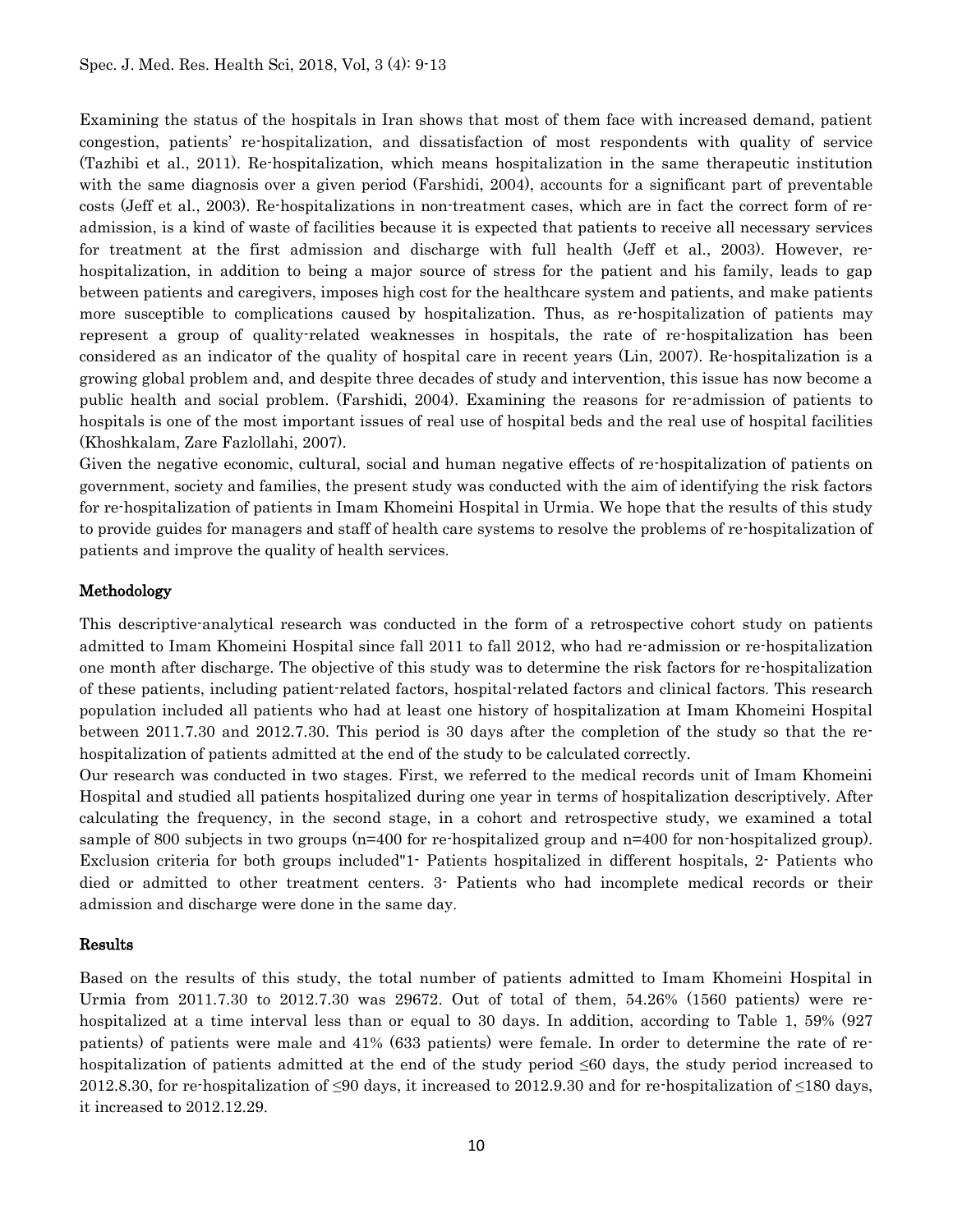Moreover, out of total number of female patients admitted to the center during a one-year period (12,708), almost 5% (n=633), and among male patients admitted during this period, almost 5.5% (n=927) were rehospitalized during 30 days. The results of data analysis showed that the highest frequency of patients' rehospitalization in the period of one year since fall of 2011 to fall 2012 was 304 cases in terms of type of disease included diseases related to general surgery with 304 cases (19.49%), urological surgeries with 226 cases (14.48%), and diseases related to eyes with 221 cases (14.71%). In addition, the lowest frequency related to surgical and thoracic surgery in a total of 6 cases (0.4%). Additionally, among all patients admitted to the hospital during a one-year study period, patients with blood-related diseases, thoracic surgery and urological surgery with 16%, 12.2% and 8.6%, respectively, had the highest rate of re-hospitalization.

In this study, factors related to re-hospitalization of patients in three groups of clinical factors, hospital factors and patient factors were examined. The results o showed a significant relationship between the clinical factors and groups (p=0.000). Moreover, results of the Chi-square test showed a significant difference among the groups in terms of some of the factors related to the patient, including age, non-adherence to food diet or drug diet, and low economic status. In some cases, such as low level of education and lack of access to facilities, no significant difference was found between the groups. It should be noted that examining the relationship between hospital factors and groups was not possible due to lack of attributing these factors to non-hospitalization group.

In examining the study group (hospitalization group) in terms of having hospital –related factors, the results of the study showed that among the patients in the study group,  $43.75\%$  (n=175) were re-hospitalized due to factors such as incomplete treatment, treatment failure, hospital infection and complications of surgery (first hospital factors). According to the results, it can be stated that these factors among the hospital factors had the most effect on the re-hospitalization. Moreover,  $2.5\%$  (n=10) were re-hospitalized due to inaccurate diagnosis (second hospital factor) and 19.5% (n=78) were re-hospitalized due to cancellation of surgery or early discharge (third hospital factors) (Table 2).



Chart 1: Relative frequency of re-hospitalized patients in terms of hospital factors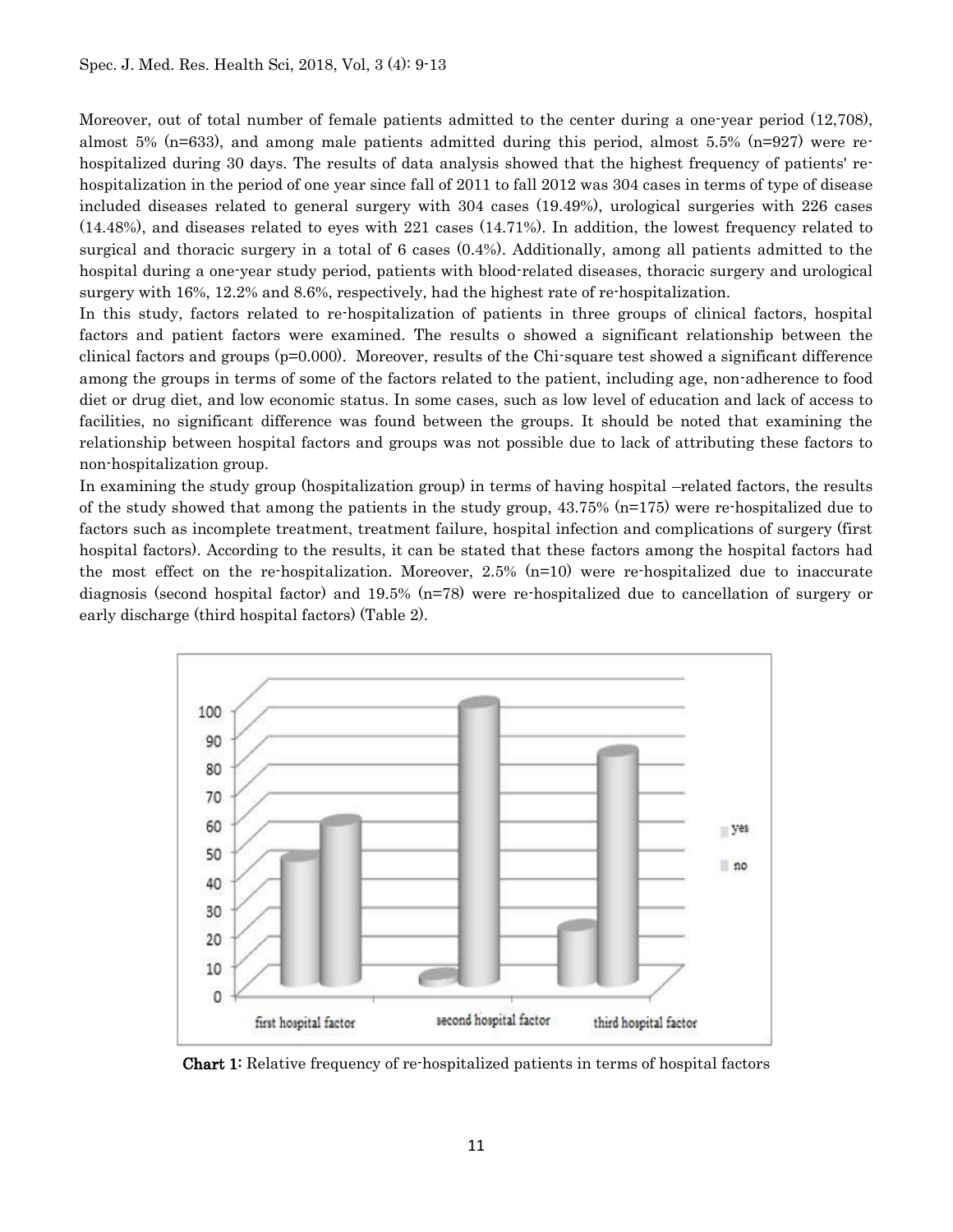| Hospital factors | ves |       | no  |               | total |               |
|------------------|-----|-------|-----|---------------|-------|---------------|
|                  | n   | $\%$  | n   | $\frac{0}{0}$ | n     | $\frac{0}{0}$ |
| First factor 1   | 175 | 43/75 | 225 | 56/25         | 400   | 100           |
| Second factor 2  |     | 2/5   | 390 | 97/5          | 400   | 100           |
| Third factor 3   | 78  | 19/5  | 322 | 80/5          | 400   | $100\,$       |

Table 1: absolute and relative frequency of re-hospitalized patients in terms of hospital factors

In addition, in examining the patients in the study group in terms of clinical factors, the results of the study showed that 69% (276 patients) of the study group had the factors such as recurrence of disease, being affected by new disease, severe disease, mental disease and concomitant disease and 68% (272 people) had two factors of taking high-risk drugs and addiction to psychotropic drugs and opioids. Among the clinical factors, they had the highest impact on the re-hospitalization of patients (Table 2).



**Chart 2:** Relative frequency of re-hospitalized patients in terms of clinical factors

| Clinical factors | ves |      | n0  |      | total |         |
|------------------|-----|------|-----|------|-------|---------|
|                  |     | $\%$ |     | $\%$ |       | $\%$    |
| First factor 1   | 276 | 69   | 124 | ., . | 400   | $100\,$ |
| Second factor 3  | 272 | 68   | 128 | 32   | 400   | $100\,$ |
| Third factor 4   | 52  | 13   | 348 |      | 400   | $100\,$ |

#### Discussion

Hospital re-admissions are worrisome because of their impact on the cost and quality of hospital care and imposing extra burden on patients and their families, and cost reduction for patients and hospital managers is one of high priorities. Hospital re-admission index can be used to measure the quality of patient care, for example, the low quality of healthcare in hospitalized patients can be related to an early unplanned rehospitalization (Arab M EZ et al., 2010). Thus, the rate of re-hospitalization can determine the weaknesses in the healthcare process, occurring due to mix of different factors (Jeff et al., 2003). The results of this study